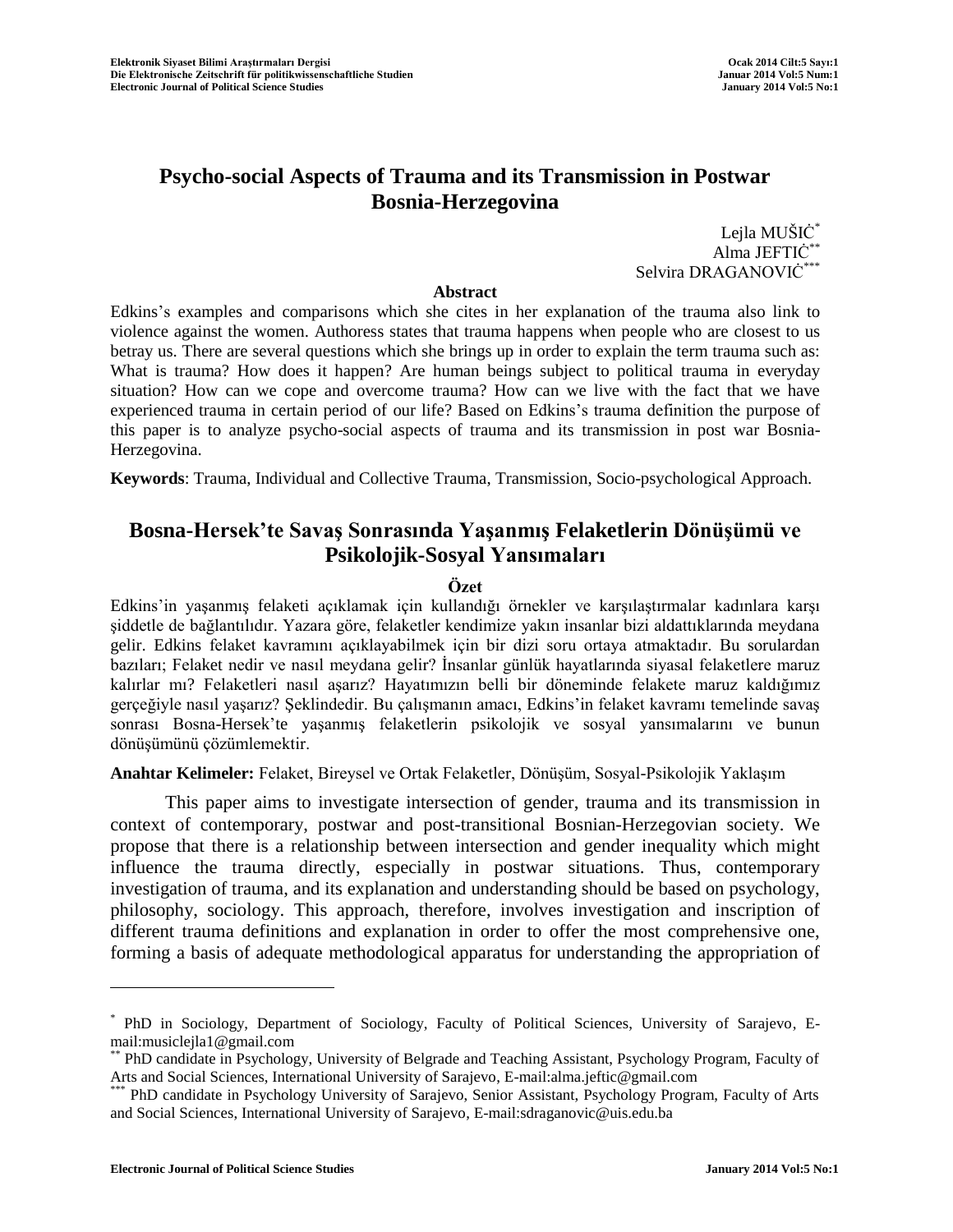war trauma in Bosnian and Herzegovian context not leaving the question of moral and collective responsibility of crime beside. The aim of this paper is to grasp, in accordance with the idea of transitional justice and post modernity, different position and approaches to trauma process, appropriation and stigma of those that have experienced or are blamed for the traumatic events of others.

From a psychological point of view, trauma relates to pain and suffering. While pain is a physiological phenomenon, trauma is a psychological one and causes severe psychological impairments and difficulties. Trauma causes psychological difficulties due to the fact that traumatic events are sudden, unexpected, uncontrollable, not ordinarily and chronic<sup>1</sup>.

Traumatic events are extraordinary not because they occur rarely, but rather, they overwhelm common capacity of adaptation of human beings and threat to their life and bodily integrity signaling danger. Common human reaction to danger is very complex usually reflecting incorporated system of response encompassing both body and mind. Traumatic events produce profound and lasting physiological and psychological changes like physiological arousal, emotion, cognition and memory producing symptoms of hyper arousal, intrusion, and constriction which form the basis of post traumatic stress disorder. $<sup>2</sup>$ </sup>

Also, traumatic events are not constrained to the period in which they occurred, but they can also be transmitted through generations. Bosnia-Herzegovina as a postwar society is characterized by transmission of traumatic events through generations. One of the aims of this article is to explore the ways through which these transmissions have been occurring through the last decade.

## **Sociology of gender and investigations of the trauma process**

Gender sociology as an academic discipline exists since 1970-ties and it has its origins in the second wave of feminism. 3 The institutionalization of discipline was influenced by formation of different definitions of gender as social construction. Gender sociology is a sub discipline of sociology that questions sociological dimensions of gender, or gender as social praxis. Sociologist raised debates and critics on several questions regarding differences between genders, especially between roles that women and men perform. Performativity of gender is the position of contemporary egalitarian neoliberal perspective that forces the deconstruction of traditional gender roles based on patriarchal ideology. Division of labor on the gender bases is the main problem, and traditional sociological approaches such as the functionalism and precisely the system of Talcot Parsons and his followers such as Bowlby. The ancestor of the gender sociology was feminist sociology or sociology for women. This sociology was trained on faculties in United States of America and Western societies during early seventies of the 20<sup>th</sup> century. Amy Warthon, professor of Sociology at Washington State University in Vancouver, narrates in her recent work "*The Sociology of gender, an introduction to theory and research"*, her experience in this discipline "I took my first course

<sup>&</sup>lt;sup>1</sup> Tedeschi R.G., Calhoun L. G., Trauma and transformation: Growing in the aftermath of suffering, Sage Publications, London, 1995.

<sup>2</sup> Herman, J. L. Trauma and recovery: The aftermath of violence from domestic abuse to political terror.*,* Basic Books, Harper and Collins publishers, New York, 1997, p.35.

<sup>3</sup> Kuper, Jessica and Kuper , Adam, *Enciklopedija društvenih nauka , tom 1 i 2*, Službeni glasnik, Beograd, 2009, pp. 1326-1329).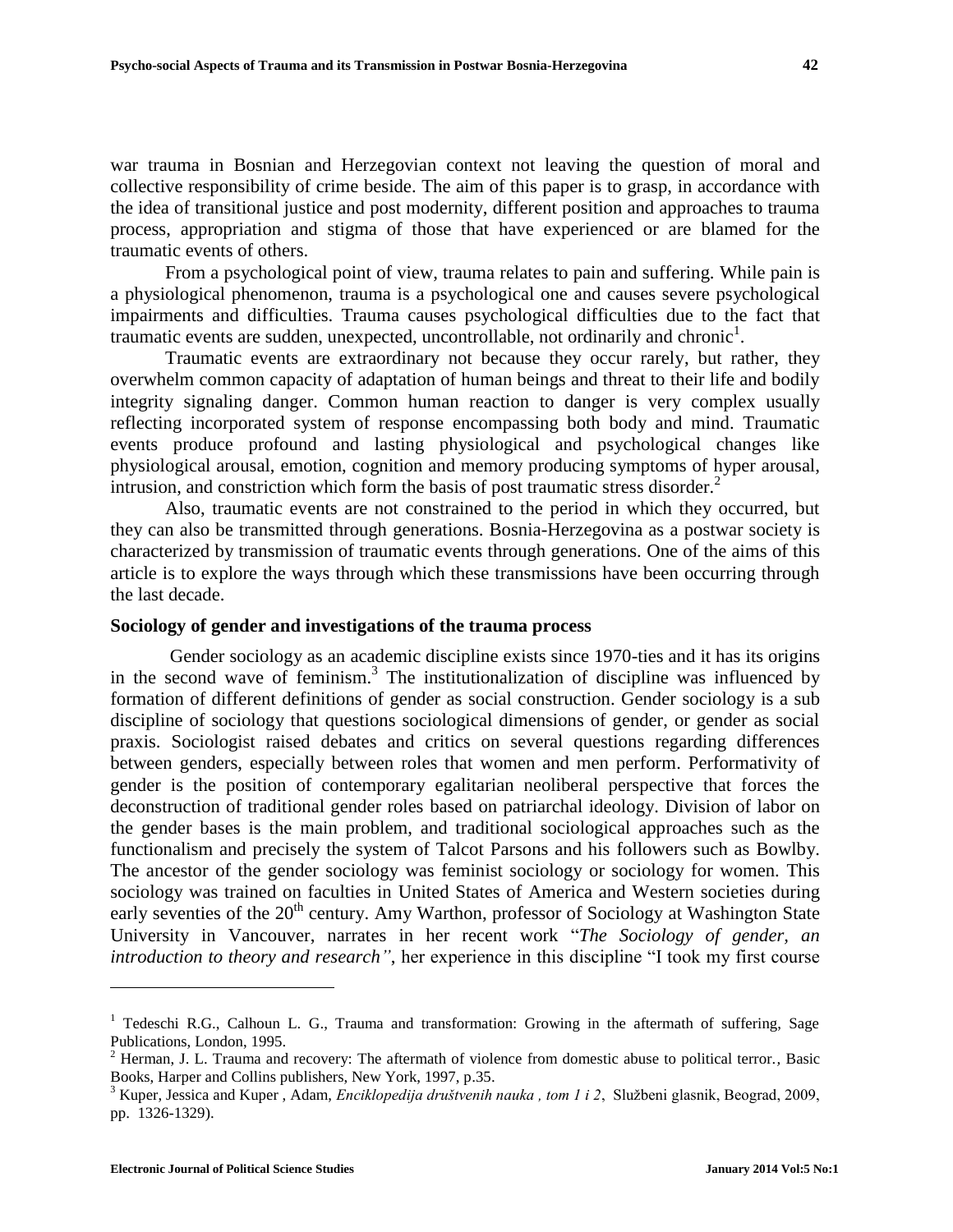on gender as an undergraduate at the University of Oregon in 1975. As I recall, the course had only been in existence for a few years prior. Gender appeared nowhere as a title. It was called sociology of women".<sup>4</sup> The main question in this early stadium of formation the gender sociology as a discipline was a critic of male stream sociology.

Allthough, there are many influent women sociologists, they do not well known in literature and cited in academic journals because of double standards in recognition of academic work of women. Jessie Bernard strives for female enlightenment questioning the sociology as male stream discipline and therefore focused only to male experiences and he asks: "Can sociology become science of society rather than male society?"<sup>55</sup> Early eighties were marked by empirical works of sociologist in the field of gender in order to mark problems: "differences in job, payment, education, political participation, and domestic work, discriminated and violate women but they also included investigation of unrealistic demands of society in sports, job and interpersonal relation".

Dorothy Smith wrote her famous work Sociology for women as antecedents of later formed discipline of *Sociology of gender*. She was the only woman out of the 44 academic staff at the University. "Chilly climate for women" is the way in which Dorothy Smith explains her experience in teaching gender studies in early seventies. *Happy housewife myth* as a stereotype from the early fifties till now, was questioned by the results of several empirical studies that involve the quality of housewife's life versus life of working women and males. Women, who do not work, are more stressed and even subjected the health problems and depressions as well as young employed man. Emancipation of women does not cause the destruction of family that rather demands egalitarian relations in family and deconstruction of traditional approach to masculinity. Mary Jo Deegan in early 1990s, wrote the significant study "*Women Founders in Sociology"* in which she mentions 53 women as founders in Sociology. These women are rarely mentioned in the male stream sociology. Only profeminist masculine authors mentioned about works of women in Sociology. Piter Scot who conducted a study has written about 50 key sociologists but he only mentions three women.

Bosnian and Herzegovinian sociology is still male stream. Changes towards a more egalitarian perspective are needed. Sociology of gender as contemporary discipline involves investigation of masculinities and femininities as well as the sexuality. According to Kuper $<sup>6</sup>$ </sup> future problems of this discipline, are globalization, transgender and intersexuality. Why is it important to study this discipline? Gender is something that we all participate in, its practice is our own experience, but this experience involves the interrelation with others and with institutions. Therefore, we should insist on the affirmation of multiplicity of identity, rather than leaning on traditional approaches of gender relation formed in Aristotelian perspective but ideologically forced in the work of Parsons and his followers.

Radical feminism with its notion of violence against women in public and private sphere, demands the identification of private and public sphere so that women involve in academic life and overcome the gender stereotypes regarding the roles of men and women.

<sup>4</sup> Wharton, Amy, *Sociology of Gender*, Wiley and Blackwell, Singapore , pp. 5.

<sup>5</sup> Ibidem.

<sup>6</sup> Kuper, Jessica and Kuper , Adam, *Enciklopedija društvenih nauka* , tom 1 i 2, Službeni glasnik, Beograd, 2009, pp. 1329.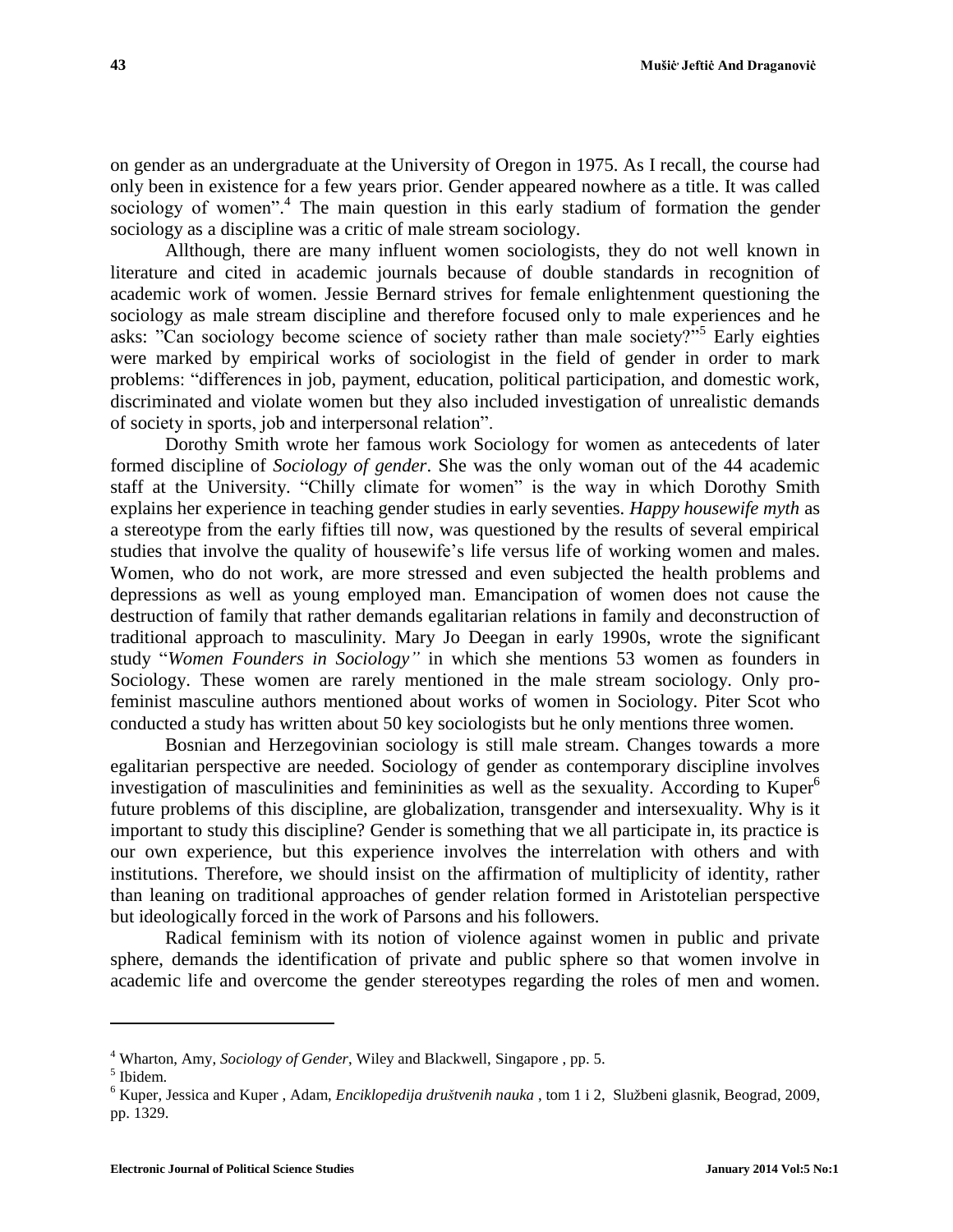Therefore, as Ritzer states "Sociology of gender represents investigation of socially formed identities of male and female roles, relations and identities- being somewhat different in subject than feministic focus on women"<sup>7</sup>. Sociology of gender analyzes gender in relation to social structures and relations. Therefore sociology of gender is interdisciplinary, intradisciplinary, pleuro-perspective and trans-disciplinary (trans-national). Sociology of gender is an interdisciplinary field of sociology; it demands the transmission of different knowledge and perspectives. In questioning the differences between female/male, sociology of gender needs the knowledge of biology, physiology, genetics, medicine, psychology and etc. In this context it is important how female and male bodies differ. This distinguishes characteristics that include chromosomal differences, external and internal sexual structures, hormonal production, and other physiological differences and secondary sex characteristics.<sup>8</sup>

Wharton explains sexual dimorphism, sex assignment and intersexuality as three different and significant terms in this discipline. Feminist theology analyzes the feminist approaches within the Holy Scriptures. Eco feminism as feminist branch analyzes the origin of societies that were based on female principle, questioning the binary opposites of male/female. Gender and development describes the experiences of Third World women, feminization of poverty, unemployment of women, and *violence over the women*. Female art opens the question of women marginalization in this discipline. Gender and law reinvasion legal documents are needed for affirmation of women regarding the rights of first and second generation. "Public is private, private is public", statement of Carol Pateman actually reopens the question of exclusion of women out of public sphere.

**Picture 1:** Intra-disciplinarity of Sociology of gender



**Source:** Created by L. Music, based on works of Wharton, Ritzer, Kuper and Kuper, and other contemporary sociological authors/ess.

<sup>7</sup> Ritzer, George, *Suvremena sociologijska teorija*, Globus, Zagreb 1997.

<sup>8</sup> Wharton, Amy, *Sociology of Gender*, Wiley and Blackwell, Singapore, p. 10.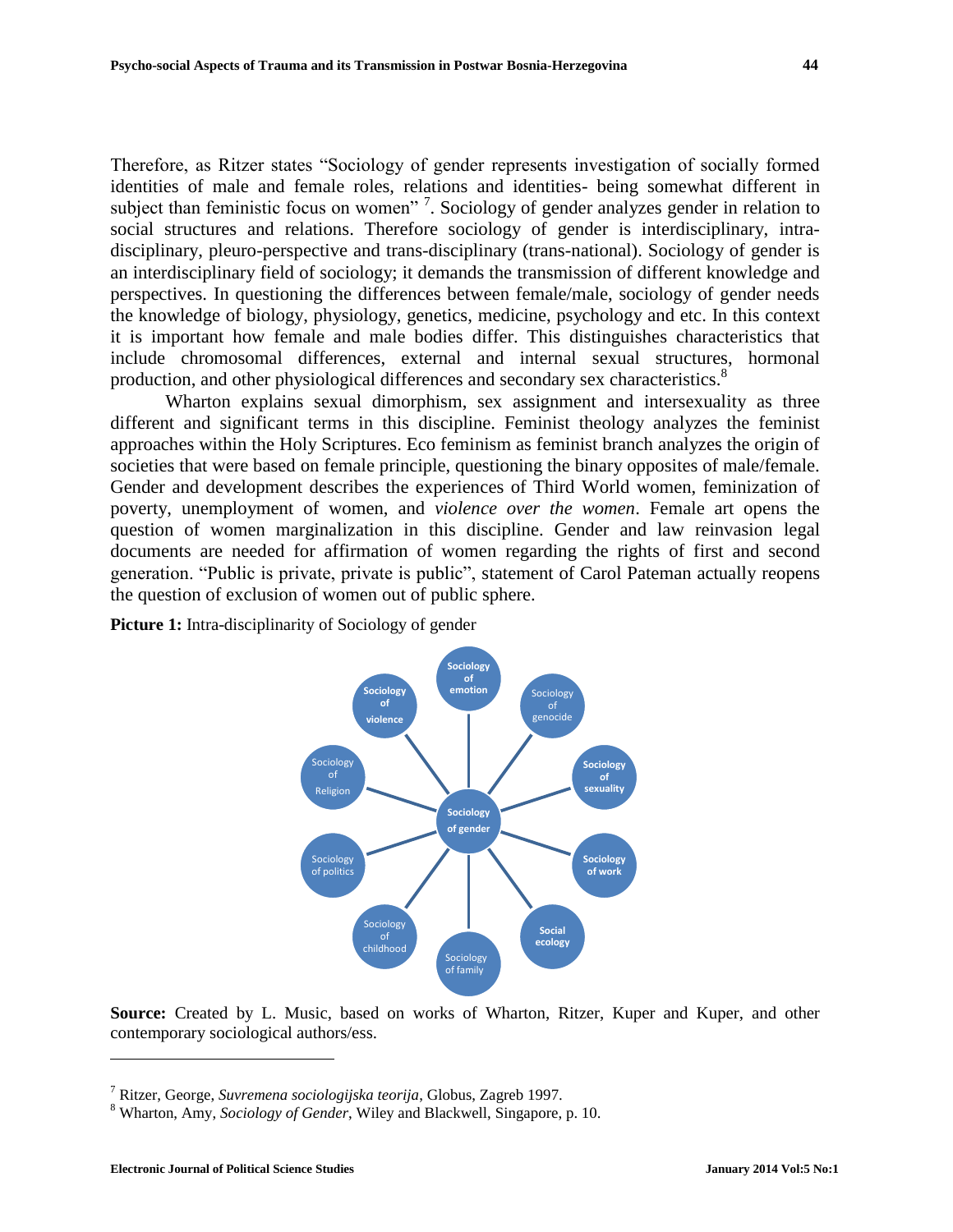Sociology of gender is an intra-disciplinary field of knowledge. It uses the cognition of other sociological disciplines in order to transmit different types of gender practices *in vivo*. Therefore the structures of politics, religion, childhood (early socialization), violence, emotion, genocide, sexuality, work, ecology and family are analyzed in intersection within the gender. The origin of sociology of gender could be found in Marxism, whereas second wave feminism and radical feminism in sociology for women. The trauma analyses from the sociological point of view can be found in analyses of sociology of emotion, sociology of sexuality, sociology of violence, sociology of sexuality. This paper involves the intersection of the psychology of trauma, sociology of politics, sociology of genocide and sociology of violence. Jenny Adkins as a famous authoress analyses of war trauma and genocidal aspects of traumatic process.

#### **Psychology of trauma**

Although commonly used in relations to highly stressful events in our lives, the term psychological trauma recounts extreme stress which overwhelms our ability to cope. Highly stressful events negatively affect individuals by their effects on thoughts, emotions, negative changes in behavior, physical problems and complaints, significant psychological and physical distress. 9 Implication of psychological trauma lies in human vulnerability on one side and human capacity to do evil to fellow humans on the other. While traumatic events which take form in natural disasters, floods, hurricanes, volcanoes, technical failures, plane crashes, are considered as "acts of God". Thus, their psychological impacts tend to lessen due to human tendency to offer social and other sorts of support after them.<sup>10</sup> However, human caused traumas are the opposite. Not only trauma survivor's recovery process differs depending on the type of trauma but also effects of human designed traumatic events or traumas caused by human beings in a form of criminal violence, wars, physical and sexual abuse, rape, political violence, human rights abuse, domestic violence tend to cause severe psychological and social injuries and demand reaction from bystanders.

These two types of traumatic events inevitably lead to bystanders or witnesses' taking the side either of the victim/survivor or perpetrator. In the first case, when traumatic events are considered as acts of God or nature, people easily and readily take the side of survivors offering help and support which in turn leads into a quick recovery. In the second case however, witnesses are caught between the victims/survivors and perpetrators. This trauma dialectics are significant and, more often take psychological and social toll, individually and collectively. On the one hand, witnesses of traumas done to the others take perpetrators side even when they do nothing because perpetrators, with all might appeal to the universal desire to see, hear and speak no evil. On the other hand, all survivors or victims of trauma demand action, engagement and remembering. Therefore, they are asking others for active participation and sharing their burden of pain (what can lessen further transmission of trauma?). Individual survivors' responses to traumatic events are different. These responses to

<sup>9</sup> Tedeschi R.G., Calhoun L. G., Trauma and transformation, Growing in the aftermath of suffering, Sage Publications, London, 1995

<sup>&</sup>lt;sup>10</sup> Herman, J. L. Trauma and recovery: The aftermath of violence from domestic abuse to political terror., Basic Books, Harper and Collins publishers, New York, 1997, p.7.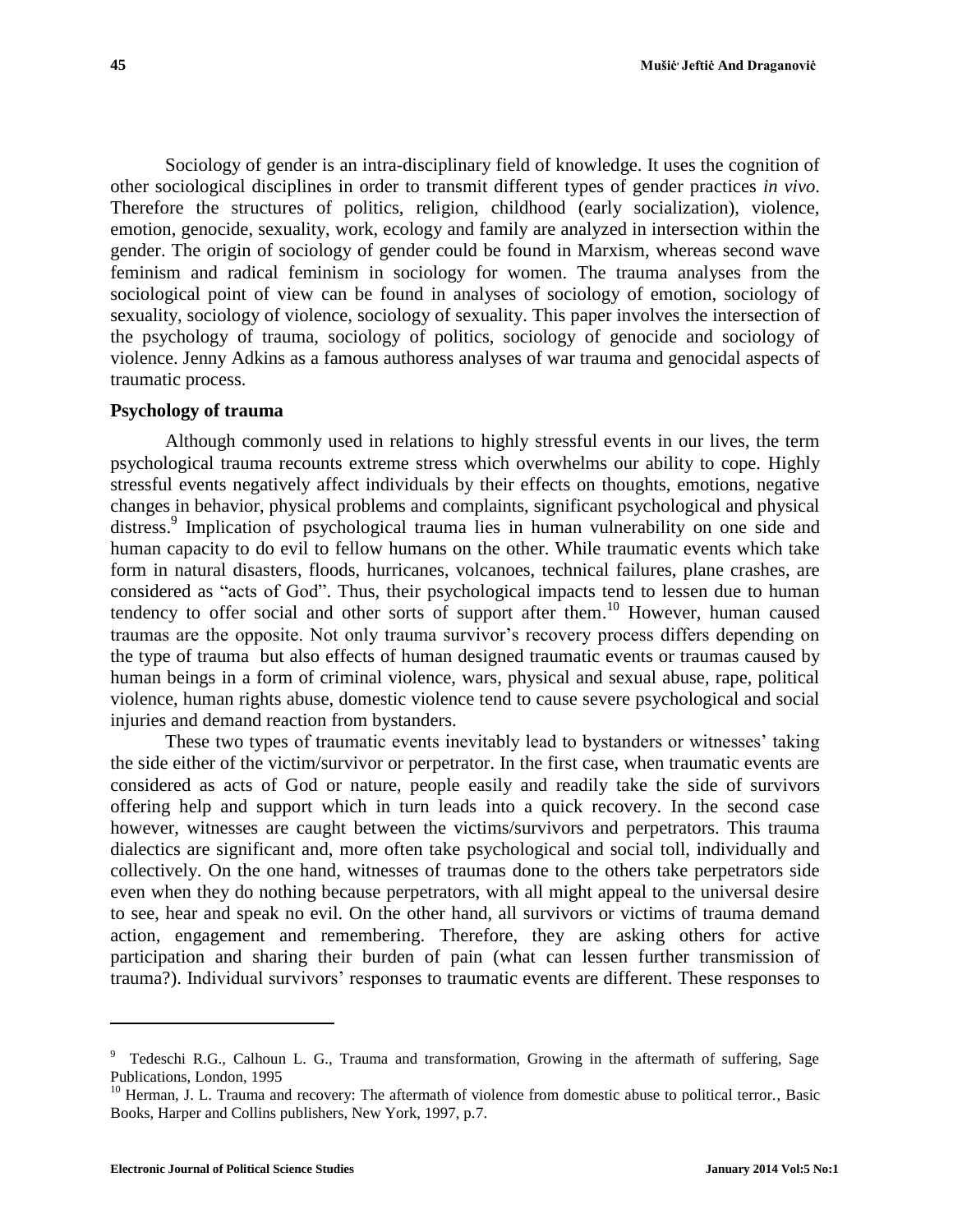psychological trauma most often take form of biphasic reliving and denial with alternating intrusive and numbing responses or reactions.

The intrusive response reactions take form of hyper-reactivity, explosive aggressive outbursts, startle responses, intrusive recollections which take the form of nightmares and flashbacks as well as reenactment of situations reminiscent to trauma.<sup>11</sup> These responses reflect the first, initial phase of survivor's reactions to trauma. It is important to emphasize that trauma survivors in this phase are very vulnerable and have poor tolerance for psychological as well as physiological arousal. Thus, their usual response to such extreme stress consists of either motor discharge (like acts of aggression against the self and others) or reactions like numbing and withdrawal. Numbing reaction response consists of emotional constriction, social isolation, retreat from family obligations, anhedonia and a sense of estrangement. This reflects truly a complex mixture of biological, psychological, and social phenomena of trauma for number of reasons. Trauma is marked by the intense fear, helplessness, loss of control and threat of annihilation which represent common denominators of psychological trauma.<sup>12</sup> Human response or reaction to trauma can be described with five primary features: Persistence of startle response and irritability, inclination to explosive outbursts of aggression, fixation to the trauma, constriction of the general level of personality functioning and atypical dream life. $13$ 

Extreme fear leads to physiological arousal and vigilance, emotional anaesthesia and alexithymia, and extremes-bipolarity which take the form of a depression, as well as cognitive reactions like disorganized and confused thoughts.<sup>14</sup> Psychology of trauma lies in and signifies effects of traumatic events on individual which most often appear in a form of Post Traumatic Stress Disorder PTSD. Put it simple, PTSD refers to the enduring vigilance for and sensitivity to environmental threat. Severe trauma can have a major impact on the course of life caused by different responses. Also, according to the early trauma research such responses sometimes might take the form of ostensibly voluntary reenactment. For example, war veterans might want to be mercenaries, survivors or victims of sexual abuse may become prostitutes, abused children may expose themselves to constant danger. <sup>15</sup> Moreover, the phenomena of silencing and denial, repression and dissociation linger to play important role in trauma recovery on individual as well and societal level. In the absence of strong political movements for human rights, the active process of bearing witness inevitably gives way to the active process of forgetting.

#### **Trauma in the thought of Jenny Edkins**

Jenny Edkins analyses investigation and questioning process of the war trauma and the trauma itself as a process. In her work, *Trauma and Memories of the Politics,* authoress states that the people who lived through the war catastrophe, devastations and become refugees have traumas in form of the *flashbacks and nightmares*. Edkins emphasizes that the first

<sup>&</sup>lt;sup>11</sup> Bessel van der Kolk, Psychological trauma, American psychiatric Press Inc., Washington, 1987, p. 5

<sup>&</sup>lt;sup>12</sup> Kaplan H.I., Sadock B. J., Comprehensive Textbook of psychiatry,  $4<sup>th</sup>$  ed., Williams and Wilkins, Baltimore, 918-24. 1985.

<sup>&</sup>lt;sup>13</sup> Bessel van der Kolk, Psychological trauma, American psychiatric Press Inc., Washington, (1987), p. 7.

 $14$  Ibidem, p. 5

<sup>&</sup>lt;sup>15</sup> Ibidem.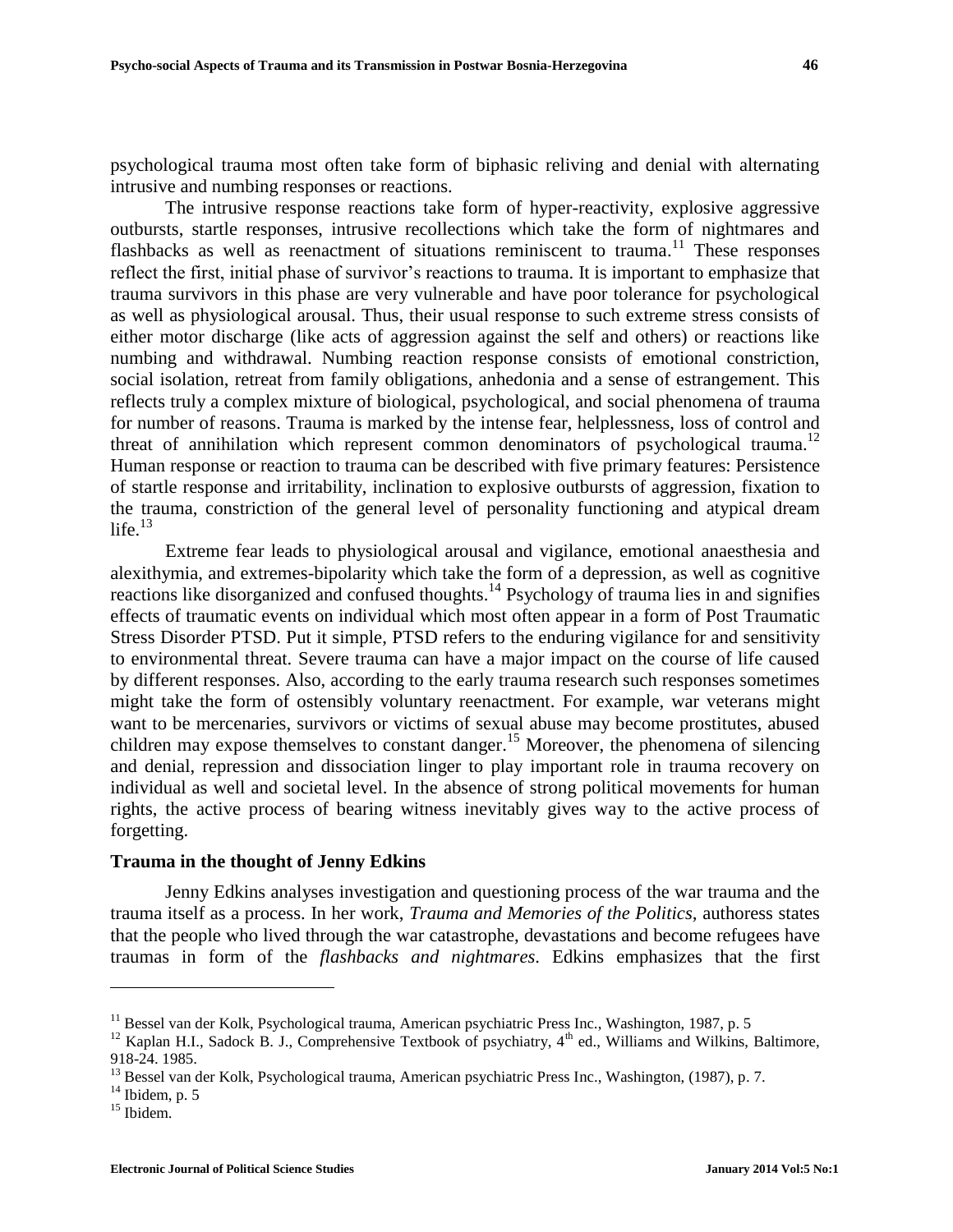investigations of war trauma concerned the Holocaust victims. Feminist in the 1970s had shown the similarity in the symptoms of the persons that experienced the war and the persons that were the victims of rape. The authoress emphasizes that the term posttraumatic stress was finally added into American Psychiatric Associations' Manual in 1980.<sup>16</sup> Authoress mentions Freud's work *On origin of hysteria,* out of which the definition of the hysteria, as one that is "formed as the result of the early molestation".<sup>17</sup> According to her one of the Freud's statements, was that women are guilty for the violence that happen to them, which represents and shows the position of women in that time. The people that have gone through the war trauma have experienced their own wishes projection, which is analog to the previous statement of Freud.<sup>18</sup> Therefore the question is how is trauma to be defined after this statement? What is trauma and how is it defined? How do we understand the trauma in the light of the experienced war, and how does trauma influence one's own experience of the life after the trauma? Edkins emphasizes that trauma happens as one sort of the betrayal of those that we have expected help from states:  $\ldots$  What we call trauma takes place when the very powers that we are convinced will protect us, give us security, become our tormentors: when the community of which we consider ourselves, members turn against us or when our family is no longer a source of refuge but a site of danger".<sup>19</sup> Edkins explains that only the experience becomes fearful because of the fact that we consider to be friendly is the one that becomes the true enemy.

Also, she underlines that all of us are the individuals. But, we belong to the certain social context and the reality that involves our dearest and our closest; family, friends, etc.: «If that order betrays using some way, we may survive in the sense of continuing to live as physical beings, but the meaning of our existence is changed». <sup>20</sup> The betrayal of those that are the closest to us represents the starting point for development and formation of trauma, and every emotion of safety is lost, and traumatic experiences form the relation between «personhood and community and the relations of power». <sup>21</sup> It is important to stress that traumatic experiences put the human relation into the question and destroys family relation, love, and union that existed before. Traumatic experiences or, the experience of trauma "destroy the fence of the self that is formed and that is contained in relations towards the other people. Undermining the belief systems that give the meaning to the human experience, they broke victims life in natural or God order and throw them into the state of the existential crisis". <sup>22</sup> Lewis Herman emphasizes that in the situation of a life threat and deathly sin people are used to call their own origin of protection and Edkins holds that wounded raped women victim**s** call their mothers for help or God. If they are left without response the feeling of the mutual trust is completely lost: . «Traumatized people are feeling completely left out, totally

<sup>16</sup> Edkins, Jenny. *Trauma and Memory of the Politics*., CUP, Cambridge, 2003, p. 3

 $17$  Ibidem

 $^{18}$  Ibidem

 $19$  Ibidem, p. 4.

 $20$  Ibidem, p. 4.

<sup>21</sup> Ibidem

<sup>22</sup> Lewis Herman, Judith. *Trauma i oporavak*. Druga, Zagreb, 1996, p. 67.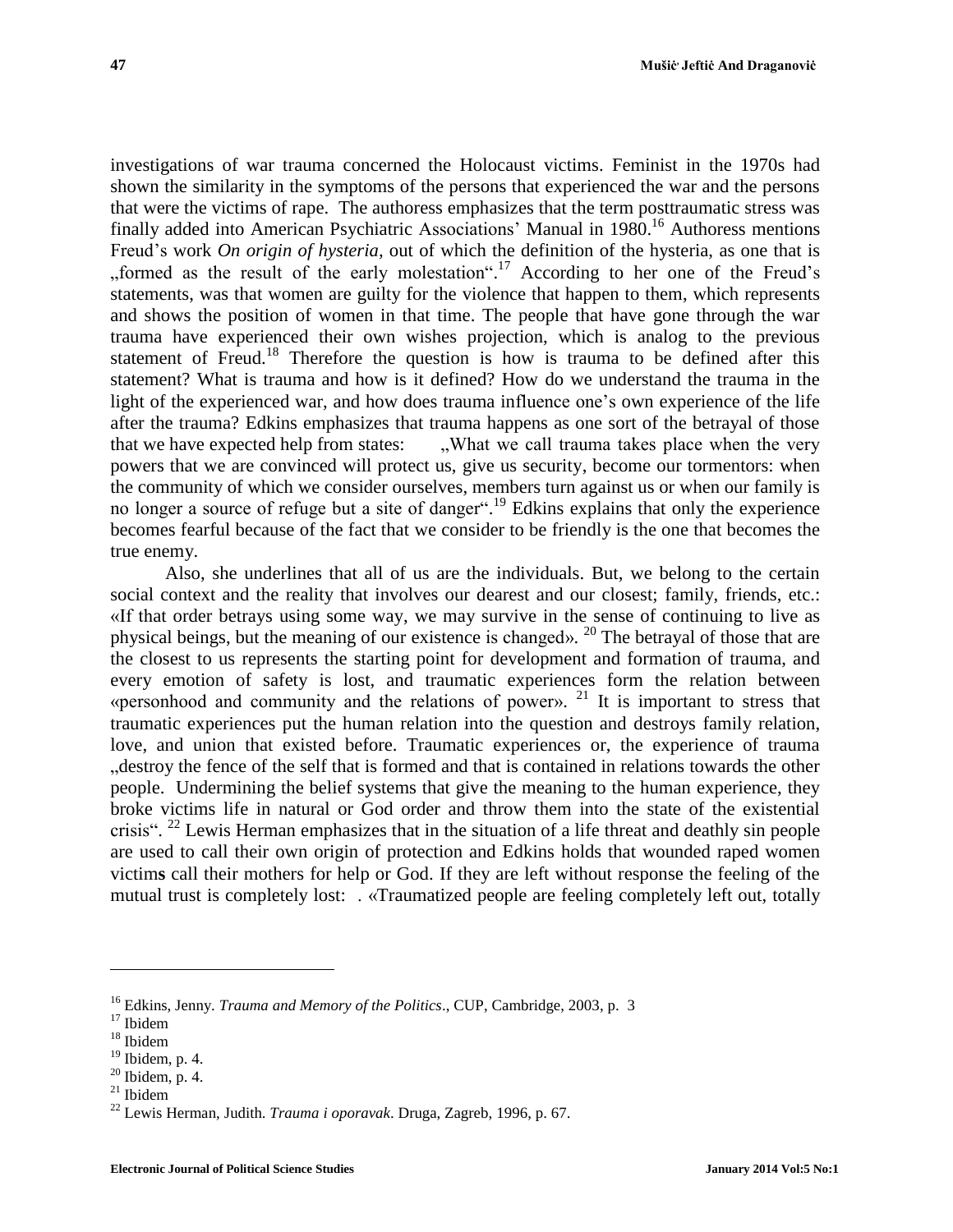alone, ostracized out of the human and theological systems of care and protection that conserves life.». 23

People, who experience the war trauma, are dominated by the feeling of the alienation that becomes the characteristic of every form of relation such as family relations, influencing the community relations and relations in congregations/religious communities, as well. $^{24}$ Edkins thinks that the experience of the trauma is similarly traumatic as the experience of the reconciliation process. Therefore, the person who witnesses the violence or listens about violence that has happened to somebody else is similarly subjected to traumatic process. On the other side, those that had committed violence might get the feeling of embarrassment and humiliation as the case of the Vietnam veterans when they face with the consequences later on.<sup>25</sup> Persons that had thrown the bombs and caused many homicides, often end up with committing suicide, because they could not have faced with the consequences of their act. Authoress speaks about the hardship of Vietnam veteran's position and emphasizes that they are tortured, they had watched tortures, and even committed crimes over the civil inhabitants. <sup>26</sup> Agamben argues in his work *Homo sacer*, in chapter *Sovereign power and bare life* as follows: «The bare life, in which the victims are transformed, is not the trans-political natural fact that must be stated and recognized by Law system, it is first of all the *threshold* in descriptive sense, the threshold in which each right becomes fact, and fact into the right in which both of the levels become ».<sup>27</sup> Traumatic occurrences, according to the authoress mentioned before, had shown that societal constitution is subjected to the contingents, and traumatic events question the essence of our existence and possibility for us to be defined by this or that occurrence.

Edkins thinks that it is important to mention the social status for those that have experienced the war catastrophes. She express her thoughts as follows: «These may involve governments who have sent soldiers into battle, men who benefit from the structure in which women and children are subservient and vulnerable, states who have turned on a section of their own citizens in genocide or deportations».<sup>28</sup> The same authoress mentions that states are constituted on the violence that gets the form of «war, revolution or civil conflict».<sup>29</sup> Edkins thinks that Weber's definition of state leads us to understand the trauma: «The state is that human community which (successfully) lays claim to the monopoly of legitimate physical violence within a certain territory». Furthermore she shortens up this definition and supports the thesis that the use of violence represents the prerogative of the state. In particular, she even introduces the parallel formed by the feminists in 1970-ties and 1980-ties between the women and war veterans. This is especially important for further investigations of this paper, because it analyses the position of the women who were subjected to the different forms of violence.

It is important to state that the women position in war and their sacrifices difficult than that of men as soldier. The fact is that violence used over the women and children in a family,

 $23$  Ibidem, p. 68.

 $^{24}$  Ibidem

<sup>25</sup> Edkins, Jenny. *Trauma and Memory of the Politics*. Cambridge: CUP, 2003, p. 5.

 $26$  Ibidem, p.5.

<sup>27</sup> Agamben, Giorgio, *Homo Sacer* : *Sovereign Power and Bare Life*. Stanford University Press,1998, p.150.

<sup>28</sup> Edkins, Jenny, *Trauma and Memory of the Politics*. Cambridge, CUP, 2003, p.5.

 $29$  Ibidem, p. 6.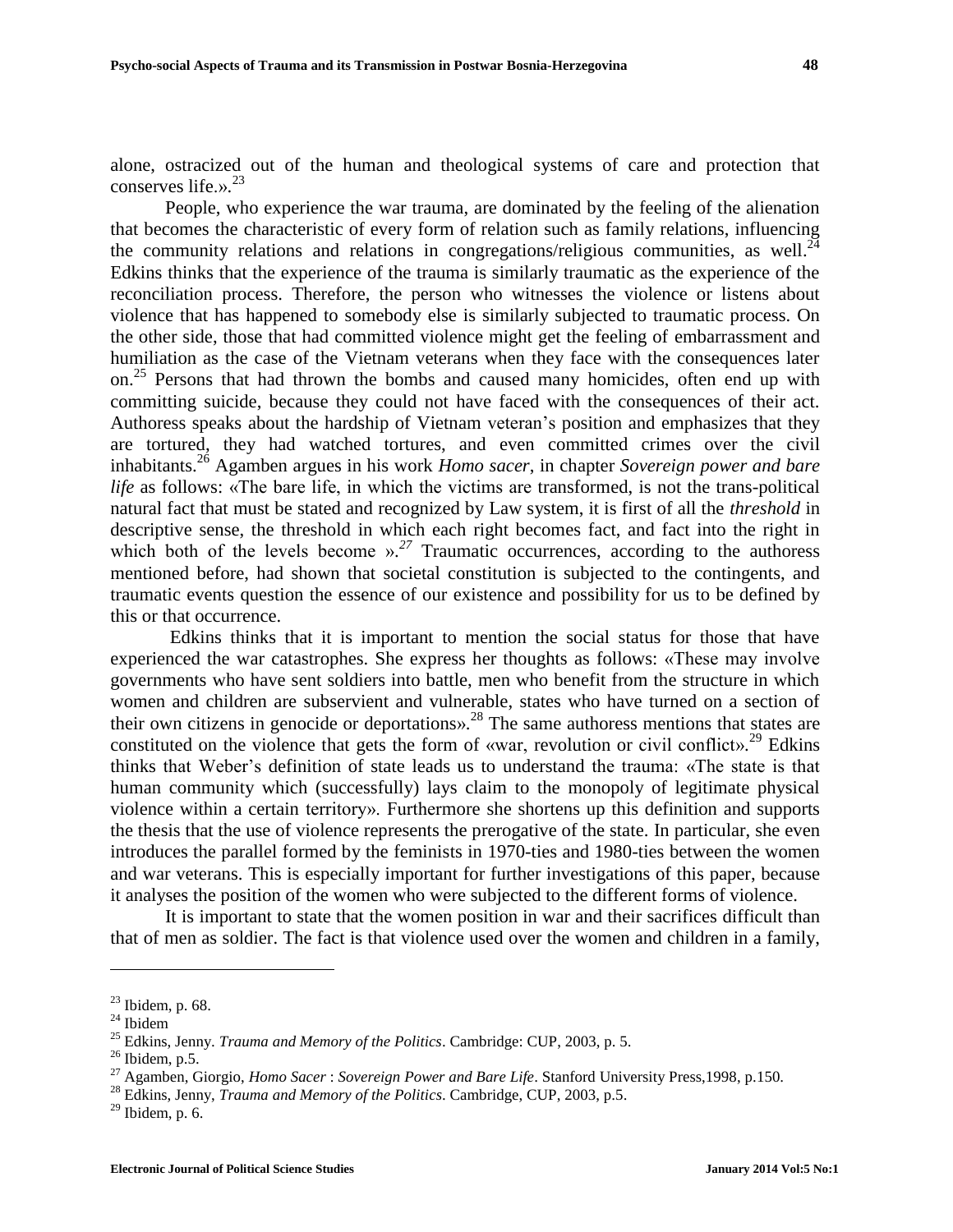is the same as the violence over the males in a war. What occurs if we compare the way in which the men in war are treated in the same ways in which the women are treated in family? Edkins answers this questions as follows: "exploitations of the power in political communities, that we may call the political molestations "In this context, we can draw parallels between the political and traumatic events. The definition that is given by Nancy Scheper-Hughes and Phillipe Bourgois, when they speak on political dimension of the trauma and war rape is: «Politically motivated torture is amplified by the symbolic violence that trails in its wake, making those who were tortured feel shame for their «weakness» in betraying their comrades. Rape survivors - especially those who were violated with genocidal or sadistic political intention during wars often become *living-dead people*, *refusing to speak of the unspeakable*». <sup>30</sup>The perplexity of the trauma is represented in the fact that it is experienced as something that we cannot speak about. In text of the above mentioned authoress, the intersection of the political one regarding the trauma of the political authorities, as in the example of the Vietnam Veterans, might cause the feeling of humiliation or anger. *Trauma and memory of the politics* describes the Vietnam veterans statements, it as follows: «We were angry as all civilized men who have ever been sent to make murder in the name of virtue were angry».<sup>31</sup> This leads to the following conclusions: «States abuse citizens on the battlefield, in captivity, in concentration camps. The modern state cannot be assumed to be place of safety, any more than the patriarchal family can. Political abuse somehow parallels sexual abuse».<sup>32</sup> The important relation for Edkins is the relation between the political and sexual torture, both of which lead to formation of the trauma. Authoress relates political and sexual tortures with language as a factor of the communication between the people, thinking that when they happen there is no way for them to be modeled linguistically and easily transmitted towards the other person. So, they conclude as follows: «Abuse by the state, the fatherland, like the abuse of the father within the family, cannot be spoken in language, since language comes from and belongs to the family and the community». <sup>33</sup> Communication happens in the language that is the part of the society that is in the relation with the power, and that is the reason why the traumas are hard to transmit or translate into the words. Edkins underlines that we are defined through the emotion of the belonging to the certain family and community. We are the individuals who are at the same time parts of the society. According to Edkins "language is part of the social order and that when the order is deconstructed even language is deconstructed". 34

Husanović argues that  $\sum_{n=1}^{\infty}$ , scar and face in ethical-political sense of question are pastcommunion traumatic knot".<sup>35</sup> Edkins consider this fact the hardest for the rehabilitation, therefore the only way to leave trauma is possibility of "verbalization and narration of *what* had happened".<sup>36</sup> Those that are survivors of the war trauma must transmit their knowledge

l

<sup>30</sup> Scheper-Hughes, Nancy, Bourgeois Philippe. *Violence in War and Peace*. Blackwell Publishing, 2005, p.1.

<sup>31</sup> Edkins, Jenny,, *Trauma and Memory of the Politics*. Cambridge: CUP, 2003, p. 7.

<sup>32</sup> Ibidem.

<sup>33</sup> Ibidem.

 $\frac{34}{35}$  Ibidem, p. 8.

<sup>35</sup> Husanović, Jasmina, *Etičko-politička zaviješćanja lica i ožiljaka: Bosanske priče i traume kao imenice ženskog roda u množini,* Treća, broj 1, Vol.IX, 2007, p. 59.

<sup>36</sup> Edkins, Jenny, *Trauma and Memory of the Politics*. Cambridge: CUP, 2003, p. 9.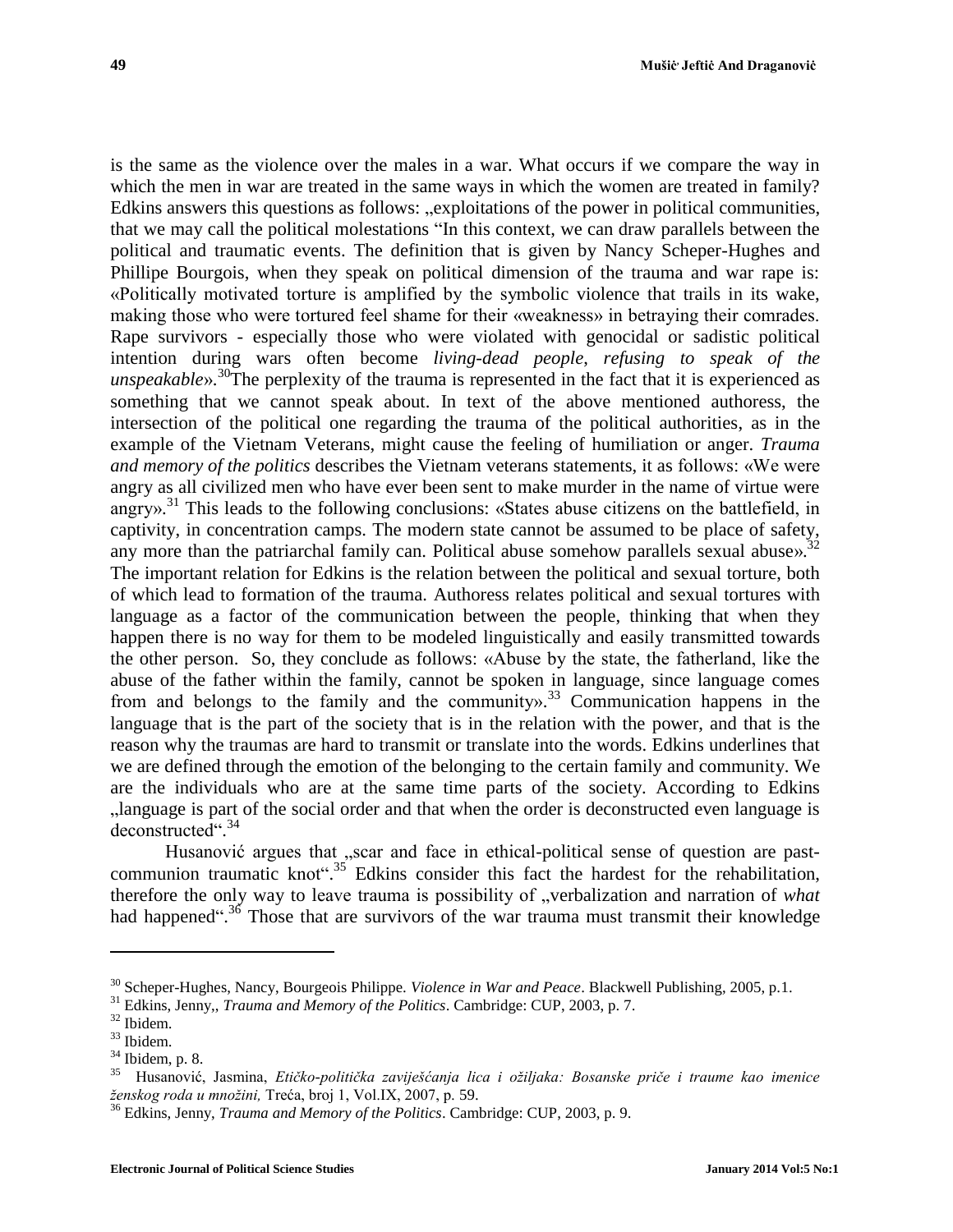into their experiences into the language and afterwards become part of the community again. They become the part of the community when they form the relations based on trust, again.<sup>37</sup> Charlotte Lindsay explains the hardships of sexual violence in comparison to other forms of violence: "The social stigma, cultural and religious attitudes, emotional traumas, physical abuses, reproductive manipulations, and historical impunities have made sexual assault an extremely effective weapon of war and destruction".<sup>38</sup>

# **Trans generational Transmission of Chosen Trauma: Case of Bosnia-Herzegovina**

Historians Hirst and Manier define collective memories as shared individual memories that bear on collective identity.<sup>39</sup> However, two individuals in isolation and as a part of a community will often remember the past inaccurately and will maintain this false belief even when the facts are told to them. Therefore, the past is always reframed to conform to someone's attitudes and beliefs. Also, past experiences are something that usually shapes our identity.

Large-group (ethnic, national, religious) identity is defined as the subjective experience of thousands or millions of people who are linked by a persistent sense of sameness while also sharing numerous characteristics with others in foreign groups.<sup>40</sup> The main task is that members of a large group share to maintain, protect, and repair their group identity, while a "chosen trauma" is one component of this identity. The term "chosen trauma" refers to the shared mental representation of a massive trauma that the group's ancestors suffered at the hand of an enemy.<sup>41</sup> This means, when a large group regresses, its chosen trauma is reactivated in order to support the group's threatened identity, therefore reactivation may have dramatic and destructive consequences. As Vamik Volkan states, in peaceful times people turn their attention toward their individualized garments and their interactions with their families, relatives, clans, neighbors, schools, professional and social organizations, sports clubs, local and national political parties and their facebook pages, but when a large group is humiliated or threatened by "others" who identify with another large group, the attacked population to a great extent abandons its routine preoccupations and becomes obsessed with repairing and protecting.<sup>42</sup> When a large group is under stress and its identity is threatened or when a largegroup kills in the name of identity, the people who belong to such groups quickly and definitively separate their large-group identity from the identity of the "other," the "enemy" of large group. Chosen glories are shared mental images of pride and pleasure evoking past events and heroes that are recollected ritualistically.<sup> $\frac{3}{43}$ </sup> Therefore, past victories in battle and great accomplishments of a political or religious nature frequently appear as chosen glories.

l

<sup>37</sup> Ibidem.

<sup>38</sup> Lindsey, Charlotte, *Women facing war*, ICRC, Geneva , 2001, p.51.

<sup>&</sup>lt;sup>39</sup> Hirst, M., Manier, D., Toward a Psychology of Collective Memory, 2008.

<sup>&</sup>lt;sup>40</sup> Volkan, V.D., Transgenerational Transmissions and Chosen Traumas: An Aspect of Large-Group Identity, 2001

 $^{\rm 41}$  Ibid.

<sup>42</sup> Volkan, V.D., Bosnia-Herzegovina: Chosen Trauma and its Transgenerational Transmission, 2002.

 $^{43}$  Ibid.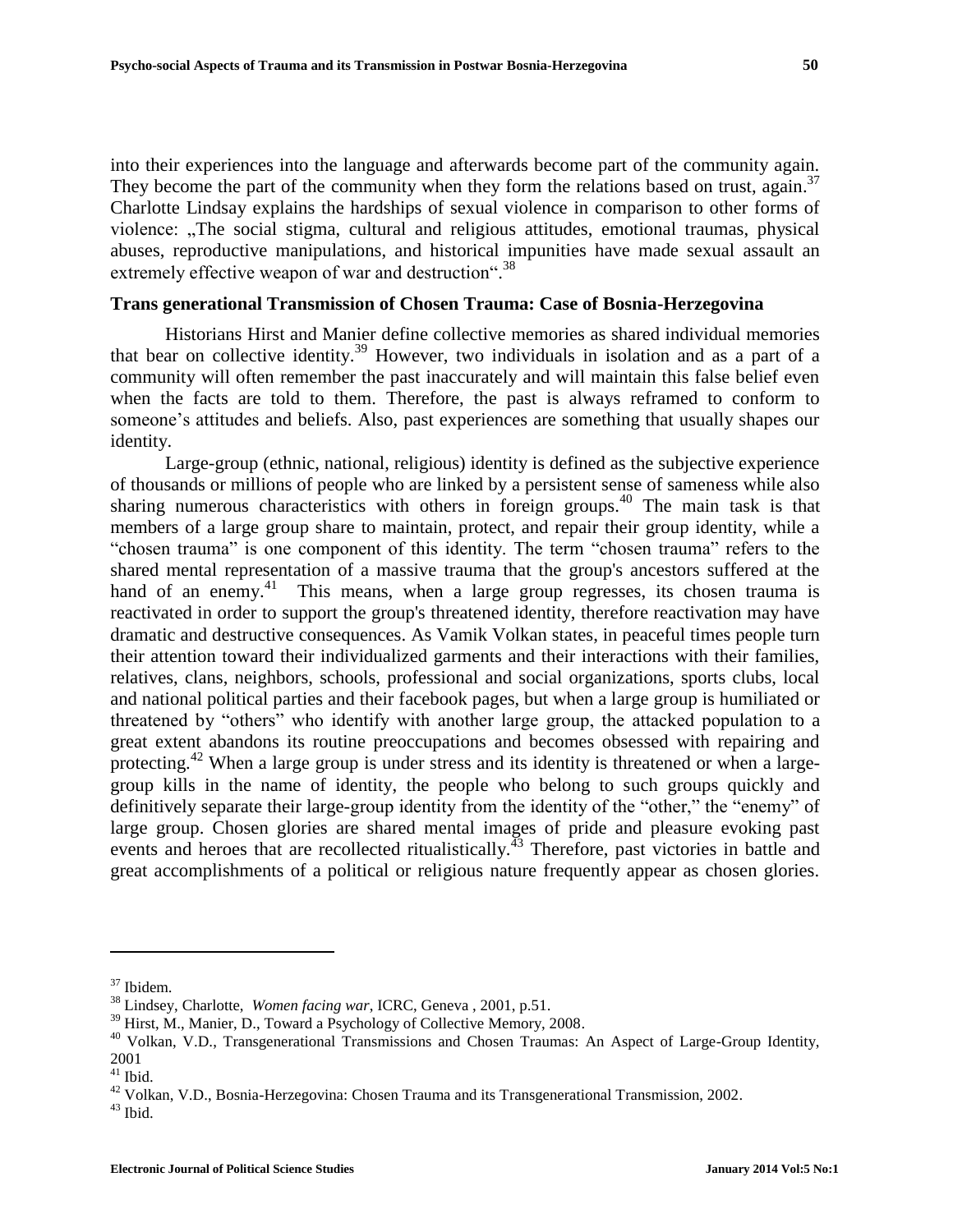These chosen glories can increase collective self-esteem, but they do not burden the next generation(s) with complicated shared psychological tasks as chosen traumas do. <sup>44</sup>

However, when a trauma results from oppression, war or other ethnic, national, religious or political conflict, especially when the victimized large group is rendered passive and helpless, there is an identifiable enemy large group that has *deliberately* inflicted pain, humiliation, environmental restriction, destruction and death on its victims.<sup>45</sup> That type of collective trauma can take place in post-war societies such as Bosnia-Herzegovina, because the affected large group and the perpetrators belong to different large groups and the killing and the destruction is in the name of large-group identity. According to Volkan, only this kind of trauma may evolve as a chosen trauma, since a large group does not "choose" to be victimized by another large group and subsequently lose self-esteem, but it does "choose" to dwell on a past traumatic event and make it a major design to be stitched on the canvas of a  $large$ -group tent.<sup>46</sup>

There are many forms of trans-generational transmission, and some of them can be seen even in small children (anxiety, depression, elation, worries and fantasies). An adult may "deposit" his or her own injured self-images within the child along with images of others who were involved in the traumatic event—even sometime the image of the perpetrator—and then give psychological tasks to these transferred images that aim to ease the pain and terror of the original trauma or control the outcome of the trauma.<sup>47</sup> In other words, the adult person uses the child (mostly unconsciously) as a permanent reservoir for certain self- and other images belonging to that adult and creates experiences for the child.

In that kind of situation, a powerful unseen network among hundreds, thousands, or millions of people can be created and traumatized memories, states or even speeches can be transmitted from one to another. That is the situation in contemporary Bosnia-Herzegovina where different types of truth exist, clashing with each other and denying each other. Depending on external conditions, shared tasks may change from generation to generation, while reactivated chosen trauma and entitlement ideology strengthen the people's sense of belonging to the same group, their shared large-group identity and their reactivation may become a crucial resistance to find a peaceful solution to the group's problems involving its current enemies.<sup>48</sup>

The following schema can provide guidelines for a formulation of chosen trauma.

<sup>44</sup> Volkan, V.D., Transgenerational Transmissions and Chosen Traumas: An Aspect of Large-Group Identity, 2001.

 $45$  Ibid.

 $46$  Ibid.

<sup>&</sup>lt;sup>47</sup> Volkan, V.D., Bosnia-Herzegovina: Chosen Trauma and its Transgenerational Transmission, 2002.

 $^{\rm 48}$  Ibid.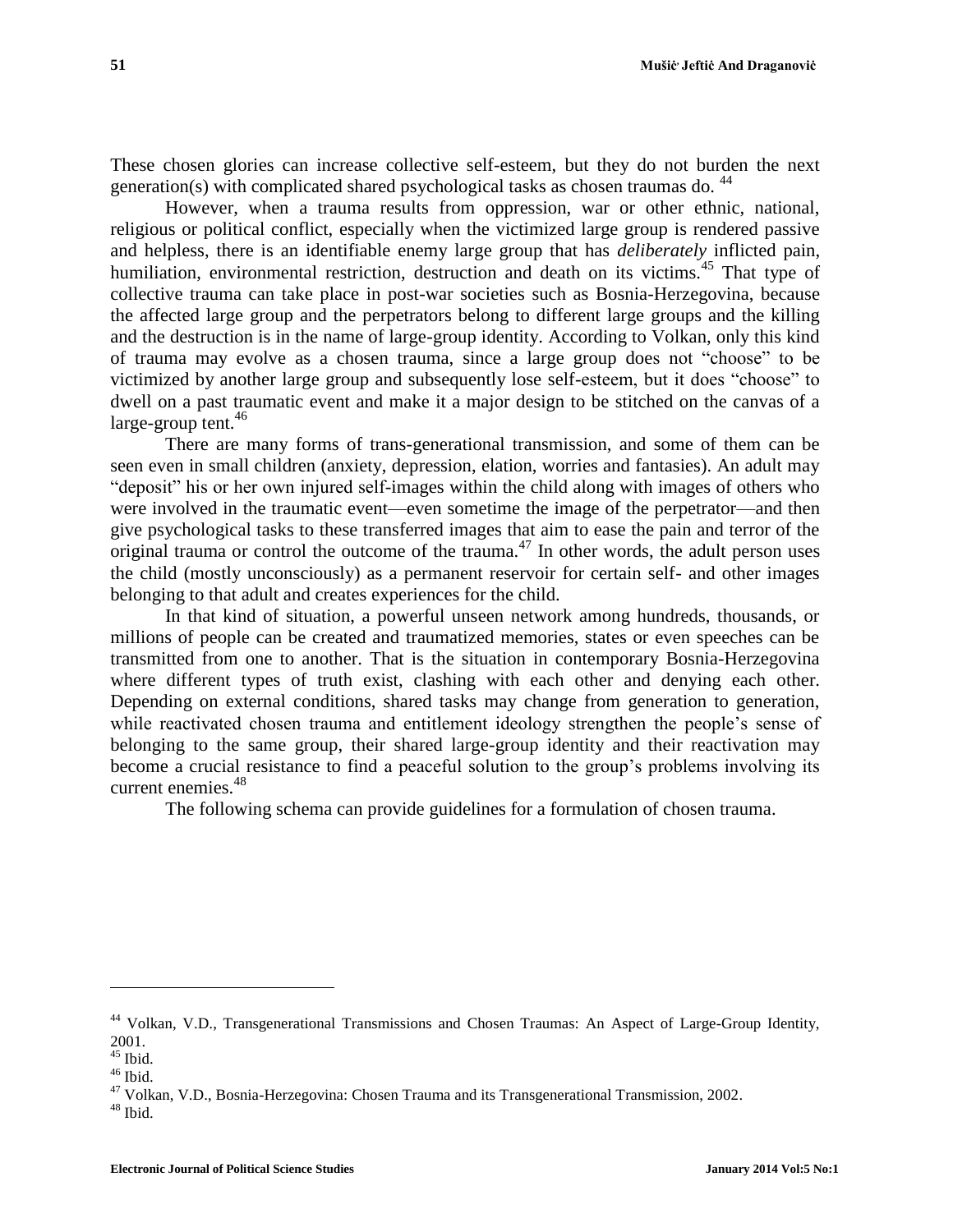**Schema 1:** Formulation of chosen trauma



**Source:** Volkan, V.D., Transgenerational Transmissions and Chosen Traumas: An Aspect of Large-Group Identity, 2001, p. 93.

However, a chosen trauma refers to ancestors' victimhood, but the current group does not wish to give up its investment in it, since to do so would mean giving up a significant aspect of the shared large-group identity, so the large group resists making peace with its contemporary enemy.<sup>49</sup> While political and legal systems have no power to deal with it, transmission of different chosen traumas and different memories is still at place in post-war Bosnia-Herzegovina. More than peace building intervention is needed here, and that includes understanding, meeting with the other together with all his chosen traumas and chosen glories and becoming aware of all differences that exist around us.

#### **Individual trauma versus collective trauma**

Transitional justice and question of collective responsibility for crimes committed, in postmodern and post transitional perspective involves relation of individual and collective consciousness and responsibility for crime as well as the dialogue in between the sides that were in war. Nenad Dimitrijevic from Central European University question the mass crime, denial, and collective responsibility in his recent work *Duty to Respond* as follows: "I wish to make certain distance at the very beginning: the inspiration for me to write this book was not academic. I belong to the social group in whose name recently the heavy crimes had been

 $49$  Ibid.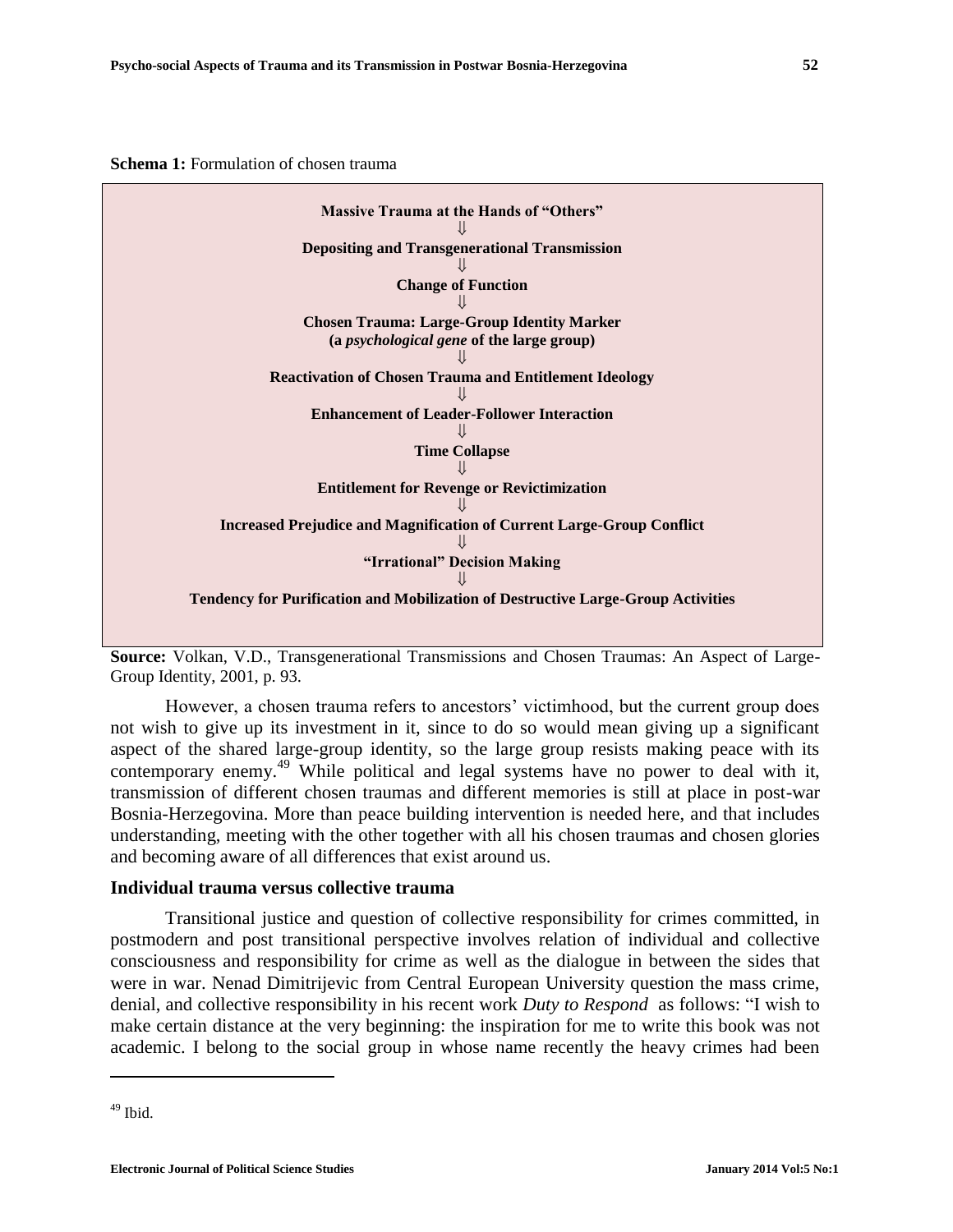committed. I am chased by the spirits of innocent people that were killed in my name. That is probably the typical reaction to mass crime, that had been experienced in past from people that belonged to the group identity of those that have committed the mass crimes."<sup>50</sup>

Collective responsibilities can be handled in two ways. Firstly, "those persons must address the victims and admit the moral and factual importance of the crime. That means that the suffering of the victims and injustice of this act must be recognized. The second obligation involves the obligation for the committer group to think over themselves … as a members of a group that had recently in the cruelest way of all broken universal moral principles , we all do have the obligation to react on the crime".<sup>51</sup>

## **Conclusion**

The definition of trauma by Jenny Edkins, in her work in great sense explains the behavior of victims stated in the true authentic statements of the witnesses to the war rape as follows: "What we call trauma takes place when the very powers that we are convinced will protect us give us security become our tormentors. when the community of which we consider ourselves members turns against us or when our family is no longer a source of refuge but a site of danger".<sup>52</sup>

The trauma itself represents sudden, unexpected change in life that we expect the protection, betray or abandon us*.* Traumatic events put human relations under the question mark and destroy family bonds. Traumatic events break the barriers of self that is formed and constituted in relation to the other people. Edkins emphasizes that the only way of leaving the trauma behind is if we transmit traumatic process into the words, or if we find the way for unspeakable or impossible to express in words. Only if we speak about ourselves, about what had happened and if we try to integrate into the community in which we can feel safe after the experienced trauma, we can find the way towards recovering. Inhumanity committed against women of Bosnia-Herzegovina and war trauma that inhumanity brings with it, in the authentic narrations of the witnesses get totally new importance for themselves and community in which they try to continue their life after the traumatic experience. Also, it is important to be aware of the ways in which trauma can be transmitted through the generations so that scientists will conduct analysis and possible coordination of various narratives, which is of special importance for the process of reconciliation in post-conflict divided societies.

<sup>50</sup> Dimitrijević, N., *Dužnost da se odgovori*, Fabrika knjiga, Beograd, 2011, p. 15-16.

<sup>51</sup> Ibid. p. 313.

<sup>52</sup> Edkins, Jenny. *Trauma and Memory of the Politics*. Cambridge, CUP, 2003, p. 4.